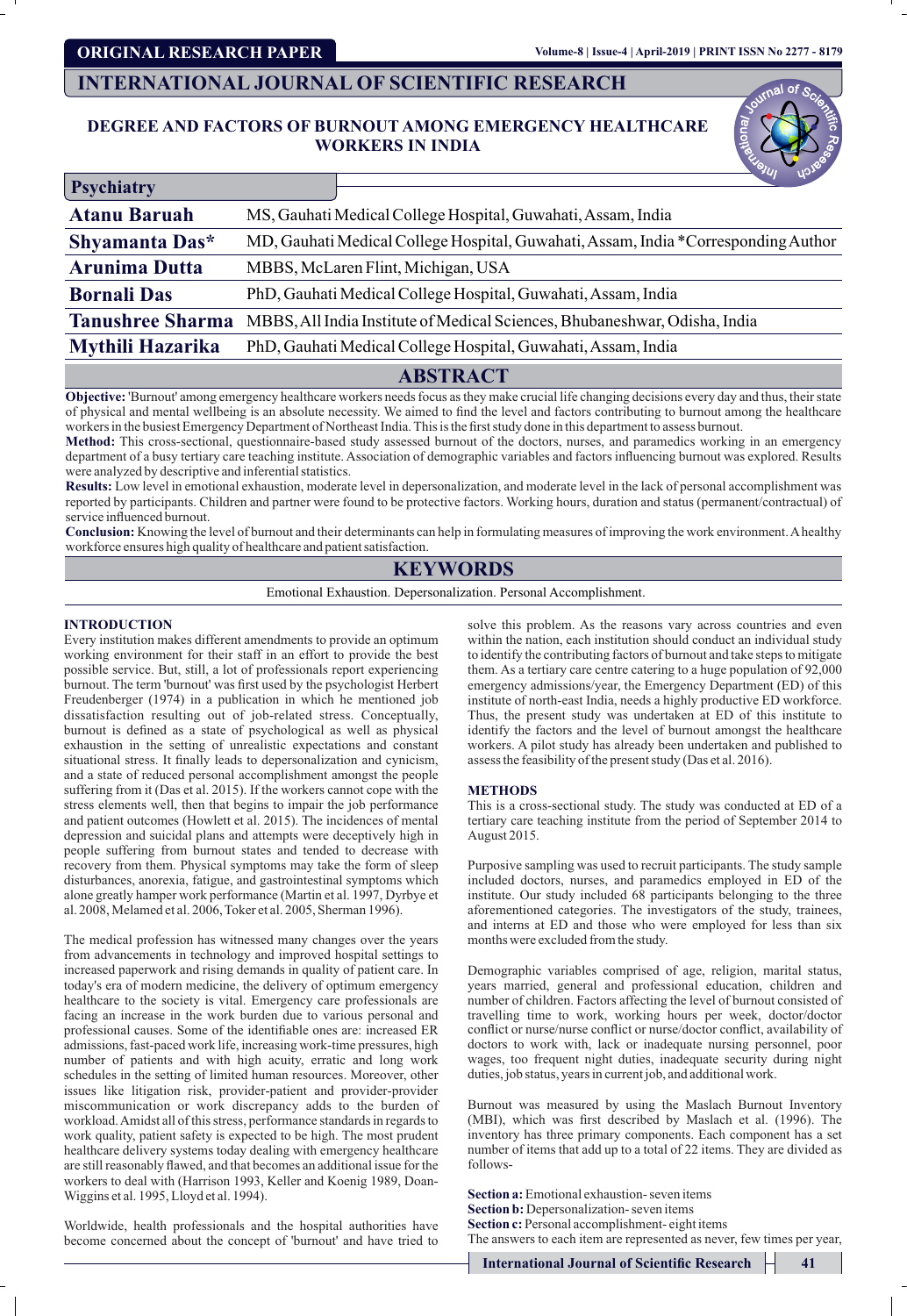## **Volume-8 | Issue-4 | April-2019 PRINT ISSN No 2277 - 8179**

once a month, few times per month, once a week, few times per week, and every day. Each is given a point represented on a scale that ranges from zero to six in a seven-point Likert-type rating scale.

Section a: Emotional exhaustion- Emotional exhaustion is a state of chronic emotional and physical depletion. It is a type of strain particularly related to stress elements at workplaces (Maslach et al. 2001). Its manifestation is caused by a combination of physical fatigue and a sense of psychological un-fulfillment and emotional drainage (Zohar 1997). once a month, few times per month, once a week, few times per week, and every day. Each is given a point represented on a scale that ranges from zero to six in a seven-point Likert-type rating scale.<br>Section a: Emotional e

**Total of 17 or less:**low level burnout **Total of 17 or less:** low level burnout<br>**Seventeen to inclusive of 29:** medium level burnout **More than 29:** high level burnout

**Section b:** Depersonalization- Depersonalization is a state of psychological withdrawal and refers to the development of negative, indifferent and cynical attitudes toward one's patients or colleagues (Hartney 2008). The individual blocks his/her state of empathy towards others (Das et al. 2016). Emotional exhaustion can be a trigger to the development of depersonalization. **129:** high level burnout<br> **129:** high level burnout<br>
cical withdrawal and refers to the development of n<br>
t and cynical attitudes toward one's patients or co<br>
2008). The individual blocks his/her state of e<br>
hers (Das et

**Total of five or less:**low level burnout **Between six to11:**medium level burnout **Twelve orhigher:** high level burnout **Twelve** burnout

**Section c:** Personal accomplishment- The lack of personal accomplishment is a tendency to associate one's work with one's patients/colleagues negatively. They believe that their objectives at work are not accomplished. This, in turn, leads to feelings of low selfesteem and insufficiency (Maslach et al. 2001). The person begins to suspect his genuine abilities to accomplish objectives in a competent manner (Das et al. 2016). **Section c:** Personal accomplishment- The lack of paccomplishment is a tendency to associate one's work w patients/colleagues negatively. They believe that their objectively. They believe are in other and insufficiency (M

**Total of 33 or less-** high level burnout **Between 34 and including 39-** medium level burnout. **More than 39-**low level burnout **Between 34 and including 39-** medium level<br>**More than 39-** low level burnout<br>Thus, it is self-evident that high scores in section<br>in section c are associated with high burnout.

Thus, it is self-evident that high scores in section a and b and low scores

The inventory was translated from English to the vernacular language by an expert and was again back translated to English by another expert. Both of them were blinded to the study and the later was also blinded of the original translation. Subsequent comparisons were done by a psychiatrist for the purpose of conceptual equivalence (Das et al. 2016).

The reliability of the burnout scale was already established via a pilot study conducted on the same topic by the same investigators (Das et al. 2016).

The participants were informed about the purpose of the study and consent was taken prior to data collection. Ethical approval for the study was taken from the institutional ethics committee.

Data analysis was done using descriptive statistics and inferential statistics. For bivariate analysis, chi-square test was done and for

variables with only two categories, Fischer's exact test was done. The alpha value for all the analyses was 0.05. Data analysis was done using InSTAT software and four investigators were involved in the data extraction and analysis process.

### **RESULTS**

The maximum number of participants (44.12%) were from the age group of 30-39 years, only 5.88% were 50 years or older. Hindus (77.94%) outnumbered Muslims and Christians. Singles were less compared to those married or with partners or cohabitating (41.18% vs. 57.36%). Years married were almost equally divided among the three groups of less than five years, five to ten years, and ten to 20 years (17.65%, 14.71%, and 19.12% respectively). General education was mostly of 10+2+ and 10+2+3+ levels (39.71% and 32.35%). Majority has passed the 12th standard (72.06%). Majority of the respondents were nurses (33.82%), doctors constituted 13.24% while the paramedical staff and others constituted the rest. Fifty per cent had children. Majority had one child (48.57%) followed by two (37.14%) and only five respondents had three or more children. were the expert back of the same previously and only the conceptual et of a same the were interest to the same the were interest variables of a same the were interest in the same the were the same that the same the same t maximum number of participants (44.12%) were from the age<br>po of 30-39 years, only 5.88% were 50 years or older. Hindus<br>94%) outnumbered Muslims and Christians. Singles were less<br>ppared to those married or with partners or

Time to reach workplace was almost equally divided among those needing less than  $30$  minutes  $(36.76\%)$  and those needing  $30$  to 60 minutes (39.71%). Half of the participants worked for 42-48 hours. The majority (54.41%) had role conflict; most of the participants (72.06%) felt that doctors were available to work with; but, the majority (60.29%) felt that nursing personnel were inadequate. Less salary was a concern for most of the participants (77.94%). As far as too frequent night duties were concerned, the participant's views were nearly equally divided (51.47% vs. 47.06%). Aslight majority felt that security during night duty was inadequate (54.41%). Permanent job status was found in only 39.71% and years in the current job was mostly of less than five years (42.65%) and five to ten years (44.12%).

Table 1: Burnout (emotional exhaustion, depersonalization, and personal achievement) (N=68)

| Burnout                 | Mean           | Median SD |       | <b>SE</b> |  |  |  |  |  |  |  |  |  |
|-------------------------|----------------|-----------|-------|-----------|--|--|--|--|--|--|--|--|--|
| Emotional exhaustion    | 14.9706 14     |           | 9.866 | 1.196     |  |  |  |  |  |  |  |  |  |
| Depersonalization       | 8.3971         | 6.500     | 17107 | 0.8619    |  |  |  |  |  |  |  |  |  |
| Personal accomplishment | 38.6029 39.500 |           | 8.774 | 1.064     |  |  |  |  |  |  |  |  |  |

The mean emotional exhaustion value was 14.9±9.88 (low-moderate level), depersonalization was 8.39±7.107 (moderate level), while lack of personal accomplishment was 38.60±8.77 (moderate-low level) (table 1 and figure 1). mean emotional exhaustion value was 14.9±9.88 (low<br>0), depersonalization was  $8.39\pm7.107$  (moderate level), ersonal accomplishment was  $38.60\pm8.77$  (moderate-level) and figure 1).



**Figure 1: Burnout (emotional exhaustion, depersonalization, and Burnout (emotional achievement) personal achievement)**

| Table 2: Demographic variables and Emotional Exhaustion and Depersonalization |     |                                     |       |   |         |                   |               |    |               |                |         |  |
|-------------------------------------------------------------------------------|-----|-------------------------------------|-------|---|---------|-------------------|---------------|----|---------------|----------------|---------|--|
| Sociodemographic data                                                         |     | Emotional exhaustion                |       |   |         | Depersonalization |               |    |               |                |         |  |
|                                                                               | Low | Moderate High Chi-square df p-value |       |   |         | Low               | Moderate High |    | Chi-square df |                | p-value |  |
| Age (years)                                                                   |     |                                     |       |   |         |                   |               |    |               |                |         |  |
| 20-29                                                                         | 13  | 9                                   | 1.369 | 2 | 0.5044  | 11                | 11<br> 21     |    | 4.268         | 2              | 0.1184  |  |
| 30-39                                                                         | 21  | 9                                   |       |   |         |                   |               |    |               |                |         |  |
| $\geq 40$                                                                     | 8   |                                     |       |   |         | 9                 | 16            |    |               |                |         |  |
| Religion                                                                      |     |                                     |       |   |         |                   |               |    |               |                |         |  |
| Hindu                                                                         | 34  | 19                                  |       |   | 0.7579* | 25                | 117           | 11 | 1.881         | 2              | 0.3905  |  |
| Muslim & Christian                                                            | 9   | 6                                   |       |   |         |                   | 7             | 3  |               |                |         |  |
| Marital status                                                                |     |                                     |       |   |         |                   |               |    |               |                |         |  |
| Single                                                                        | 18  | 10                                  |       |   |         | 10                | 10            | 8  | 1.993         | 2              | 0.369   |  |
| Married/with partners/co-habitating                                           | 24  | 15                                  |       |   |         | 19                | 14            | 6  |               |                |         |  |
| Years married                                                                 |     |                                     |       |   |         |                   |               |    |               |                |         |  |
| $<$ 5                                                                         | 12  | 10                                  |       |   | 0.3319* |                   | 5             |    | 4.066         | $\overline{0}$ | 0.1310  |  |
| $5 - 10$                                                                      |     |                                     |       |   |         |                   | 18            |    |               |                |         |  |
| >10                                                                           | 13  | 5                                   |       |   |         | 10                | 8             |    |               |                |         |  |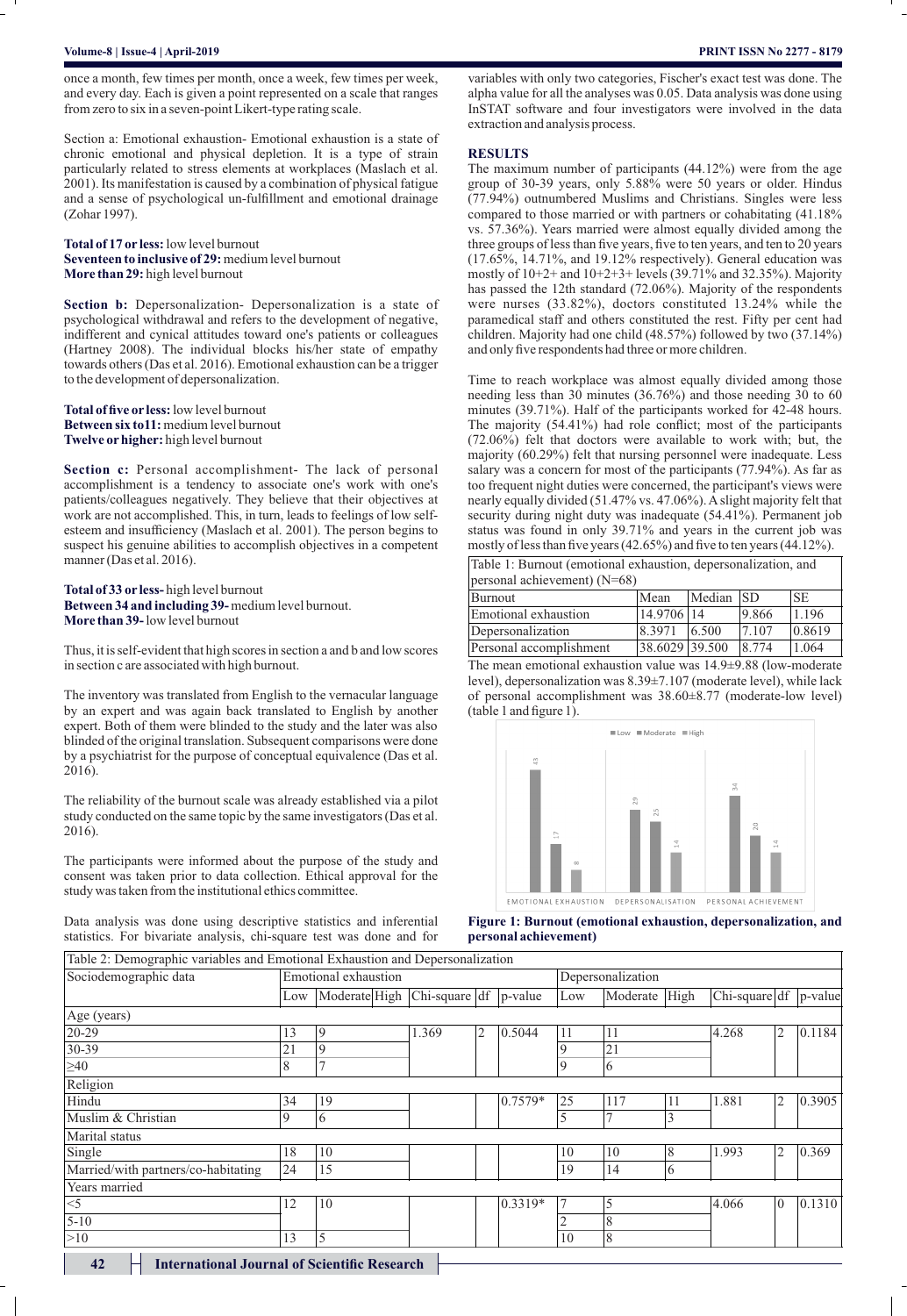- 11  $\overline{a}$ 

 $\overline{\phantom{a}}$ 

| Volume-8   Issue-4   April-2019                                                                                                                 |                          |                |              |                             |        |               |          |                |                                                               |                      |                      |                   |                |                                                   |                |        |                |                | <b>PRINT ISSN No 2277 - 8179</b> |
|-------------------------------------------------------------------------------------------------------------------------------------------------|--------------------------|----------------|--------------|-----------------------------|--------|---------------|----------|----------------|---------------------------------------------------------------|----------------------|----------------------|-------------------|----------------|---------------------------------------------------|----------------|--------|----------------|----------------|----------------------------------|
| General education                                                                                                                               |                          |                |              |                             |        |               |          |                |                                                               |                      |                      |                   |                |                                                   |                |        |                |                |                                  |
| $10+2+$                                                                                                                                         |                          |                | 22           | 13                          |        |               |          |                |                                                               | 0.7795*              |                      | 17                | 11             |                                                   |                | 1.203  |                | 2              | 0.5479                           |
| $10+2+3+$                                                                                                                                       |                          |                | 15           | $\overline{7}$              |        |               |          |                |                                                               |                      |                      | 8                 | 10             |                                                   | 4              |        |                |                |                                  |
| Others†                                                                                                                                         |                          |                |              | 5<br>3                      |        |               |          |                |                                                               |                      |                      | $\overline{4}$    | $\overline{c}$ |                                                   | $\overline{c}$ |        |                |                |                                  |
| Professional education                                                                                                                          |                          |                |              |                             |        |               |          |                |                                                               |                      |                      |                   |                |                                                   |                |        |                |                |                                  |
| Doctor                                                                                                                                          |                          |                | 21           | 11                          |        |               | 0.3874   |                | $\overline{c}$                                                | 0.8239               |                      | 3                 | 3              |                                                   | 6              | 0.5856 |                | 3              | 0.8997                           |
| Nurse                                                                                                                                           |                          |                |              |                             |        |               |          |                |                                                               |                      |                      | 11                | 11             |                                                   | 12             |        |                |                |                                  |
| Para-medical                                                                                                                                    |                          |                | 8            | $\overline{4}$              |        |               |          |                |                                                               |                      |                      | 5                 | 5              |                                                   | 7              |        |                |                |                                  |
| Others                                                                                                                                          |                          |                |              | 10<br>14                    |        |               |          |                |                                                               |                      |                      | 10                | 10             |                                                   | 14             |        |                |                |                                  |
| Child                                                                                                                                           |                          |                |              |                             |        |               |          |                |                                                               |                      |                      |                   |                |                                                   |                |        |                |                |                                  |
| Yes                                                                                                                                             |                          |                | 23           | 11                          |        |               |          |                |                                                               | 0.7568*              |                      | 16                | 12             |                                                   | 6              | 0.4108 |                | $\overline{2}$ | 0.8143                           |
| $\overline{No}$                                                                                                                                 |                          |                |              | 10<br>$\overline{6}$        |        |               |          |                |                                                               |                      |                      | 7                 | 7              |                                                   | $\overline{2}$ |        |                |                |                                  |
| No. of children                                                                                                                                 |                          |                |              |                             |        |               |          |                |                                                               |                      |                      |                   |                |                                                   |                |        |                |                |                                  |
| $\mathbf{1}$                                                                                                                                    |                          |                | 11           | 6                           |        |               |          |                |                                                               |                      |                      | 6                 | 13             |                                                   |                |        |                |                | 0.1914<br>*                      |
| $\frac{\geq 2}{*Fisher's exact test}$                                                                                                           |                          |                | 12           | 6                           |        |               |          |                |                                                               |                      |                      | 10                | 8              |                                                   |                |        |                |                |                                  |
| †Others was not taken for statistical calculation                                                                                               |                          |                |              |                             |        |               |          |                |                                                               |                      |                      |                   |                |                                                   |                |        |                |                |                                  |
| df=degree of freedom                                                                                                                            |                          |                |              |                             |        |               |          |                |                                                               |                      |                      |                   |                |                                                   |                |        |                |                |                                  |
|                                                                                                                                                 |                          |                |              |                             |        |               |          |                |                                                               |                      |                      |                   |                |                                                   |                |        |                |                |                                  |
| No significant association was found between the demographic                                                                                    |                          |                |              |                             |        |               |          |                |                                                               | Years married        |                      |                   |                |                                                   |                |        |                |                |                                  |
| variables and emotional exhaustion (table 2). Depersonalization                                                                                 |                          |                |              |                             |        |               |          |                | 10                                                            |                      |                      |                   | 9              |                                                   |                | 13     |                |                | 1.000*                           |
| showed no significant association with the demographic variables                                                                                |                          |                |              |                             |        |               |          |                | >10                                                           |                      |                      |                   |                |                                                   |                | 11     |                |                |                                  |
| (table 2). Having children was significantly associated with low level<br>of burnout in lack of personal accomplishment $(p=0.0061)$ (table 3). |                          |                |              |                             |        |               |          |                |                                                               |                      | General education    |                   |                |                                                   |                |        |                |                |                                  |
|                                                                                                                                                 |                          |                |              |                             |        |               |          |                | $10+2+$                                                       |                      |                      |                   | 3              | 10                                                |                | 22     | 5.065          | 12             | 0.795                            |
| Table 3: Demographic variables and personal accomplishment                                                                                      |                          |                |              |                             |        |               |          |                | $10+2+3+$                                                     |                      |                      |                   | 7              | 5                                                 |                | 10     |                |                |                                  |
| Sociodemographic                                                                                                                                | Lack of personal<br>Chi- |                |              |                             |        |               | $df$  p- |                | $\overline{c}$<br>Others†<br>$\overline{c}$<br>$\overline{4}$ |                      |                      |                   |                |                                                   |                |        |                |                |                                  |
| data                                                                                                                                            |                          | accomplishment |              |                             | square |               | value    |                | Professional education                                        |                      |                      |                   |                |                                                   |                |        |                |                |                                  |
|                                                                                                                                                 | High                     |                | Moderate Low |                             |        |               |          |                |                                                               |                      | Doctor & nurse<br>17 |                   |                |                                                   |                | 15     |                | 0.7952         |                                  |
|                                                                                                                                                 | $( \leq 33)$             | $(34-39)$      |              | (240)                       |        |               |          |                |                                                               |                      | 5                    |                   |                |                                                   |                | 7      | 0.4583 2       |                |                                  |
| Age (years)                                                                                                                                     |                          |                |              |                             |        |               |          |                |                                                               | Paramedical          |                      |                   |                |                                                   |                |        |                |                |                                  |
| 20-29                                                                                                                                           | 13                       |                |              | 9                           | 2.513  | 2             | 0.2847   |                | 12<br>12<br>Others                                            |                      |                      |                   |                |                                                   |                |        |                |                |                                  |
| 30-39                                                                                                                                           | 16                       |                |              | 14                          |        |               |          |                | Child                                                         |                      |                      |                   |                |                                                   |                |        |                |                |                                  |
| $\geq 40$                                                                                                                                       | 5                        |                |              | 10                          |        |               |          |                | Yes<br>21<br>10.816 2<br>6                                    |                      |                      |                   |                |                                                   |                |        |                |                | 0.0061                           |
| Religion                                                                                                                                        |                          |                |              |                             |        |               |          |                | N <sub>0</sub>                                                |                      |                      |                   |                | 10                                                |                | 5      |                |                |                                  |
| Hindu                                                                                                                                           | 26                       |                |              | 27                          |        |               | $1.000*$ |                |                                                               | No. of children      |                      |                   |                |                                                   |                |        |                |                |                                  |
| Muslim & Christian                                                                                                                              | 8                        |                |              | 7                           |        |               |          |                |                                                               |                      |                      |                   | 6              |                                                   |                | 11     |                |                | 1.000*                           |
| Marital status                                                                                                                                  |                          |                |              |                             |        |               |          |                | >2                                                            |                      |                      |                   | 7              |                                                   |                | 10     |                |                |                                  |
| Single                                                                                                                                          | 6                        | 12             |              | 10                          | 4.970  | 2             | 0.0833   |                |                                                               | *Fisher's exact test |                      |                   |                |                                                   |                |        |                |                |                                  |
| Married/with                                                                                                                                    | 7                        | 8              |              | 24                          |        |               |          |                |                                                               |                      |                      |                   |                | †Others was not taken for statistical calculation |                |        |                |                |                                  |
| partners/cohabitating                                                                                                                           |                          |                |              |                             |        |               |          |                |                                                               | df=degree of freedom |                      |                   |                |                                                   |                |        |                |                |                                  |
| Table 4: Factors related to burnout with emotional exhaustion, depersonalization                                                                |                          |                |              |                             |        |               |          |                |                                                               |                      |                      |                   |                |                                                   |                |        |                |                |                                  |
| Factors influencing                                                                                                                             |                          |                |              | <b>Emotional</b> exhaustion |        |               |          |                |                                                               |                      |                      | Depersonalization |                |                                                   |                |        |                |                |                                  |
| burnout                                                                                                                                         |                          | Low            |              | Moderate High               |        | Chi square df |          | p-value        |                                                               | Low                  | Moderate             |                   | High           |                                                   | Chi square     | df     |                | P-value        |                                  |
| Time to reach workplace                                                                                                                         |                          |                |              |                             |        |               |          |                |                                                               |                      |                      |                   |                |                                                   |                |        |                |                |                                  |
| <30 minutes                                                                                                                                     |                          | 14             | 11           |                             |        | 0.3644        |          | $\overline{2}$ | 0.8334                                                        | 8                    |                      | 17                |                |                                                   | 3.802          |        | $\overline{2}$ |                | 0.1494                           |
| 30-60 minutes                                                                                                                                   |                          | 17             | 10           |                             |        |               |          |                |                                                               | 12                   |                      | 15                |                |                                                   |                |        |                |                |                                  |
|                                                                                                                                                 | $\overline{9}$           |                |              |                             |        |               |          |                |                                                               | $\overline{Q}$       |                      |                   |                |                                                   |                |        |                |                |                                  |
| $>1$ hour                                                                                                                                       |                          |                | 5            |                             |        |               |          |                |                                                               |                      |                      | 5                 |                |                                                   |                |        |                |                |                                  |
| Hours per week                                                                                                                                  |                          |                |              |                             |        |               |          |                |                                                               |                      |                      |                   |                |                                                   |                |        |                |                |                                  |
| $36 - 42$                                                                                                                                       |                          | 13             | 5            |                             |        | 7.937         |          | 2              | 0.0189                                                        | 4                    |                      | 14                |                |                                                   | 4.494          |        | $\overline{c}$ |                | 0.1005                           |

**International Journal of Scientific Research 43** 42-48 16 18 17 17 17  $>48$  13 2 13 2 13 2 Role conflict Yes 19 18 0.0725\* 13 15 9 2.805 2 0.2460 No 22 |7 | | | | |6 |9 |4 Availability of doctors to work with Yes 34 |15 | 0.0878\* |20 |17 |12 |1.449 | 0.4846 No 8 10 9 7 1 Lack of inadequate nursing personnel Yes 27 14 0.6062\* 21 11 9 3.978 2 0.1368 No 15 11 8 13 5 Less salary Yes 33 20 1.0000\* 26 16 11 4.202 2 0.1224 No 9 5 3 8 3 Too frequent night duties Yes 22 13 1.0000\* 15 11 9 1.212 2 0.5455 No 20 | 12 | | | | | | | 13 | 5 Inadequate security during night duty Yes 23 |14 | |1.0000\* |17 |14 |6 |1.095 |2 |0.5784 No 19 11 12 10 8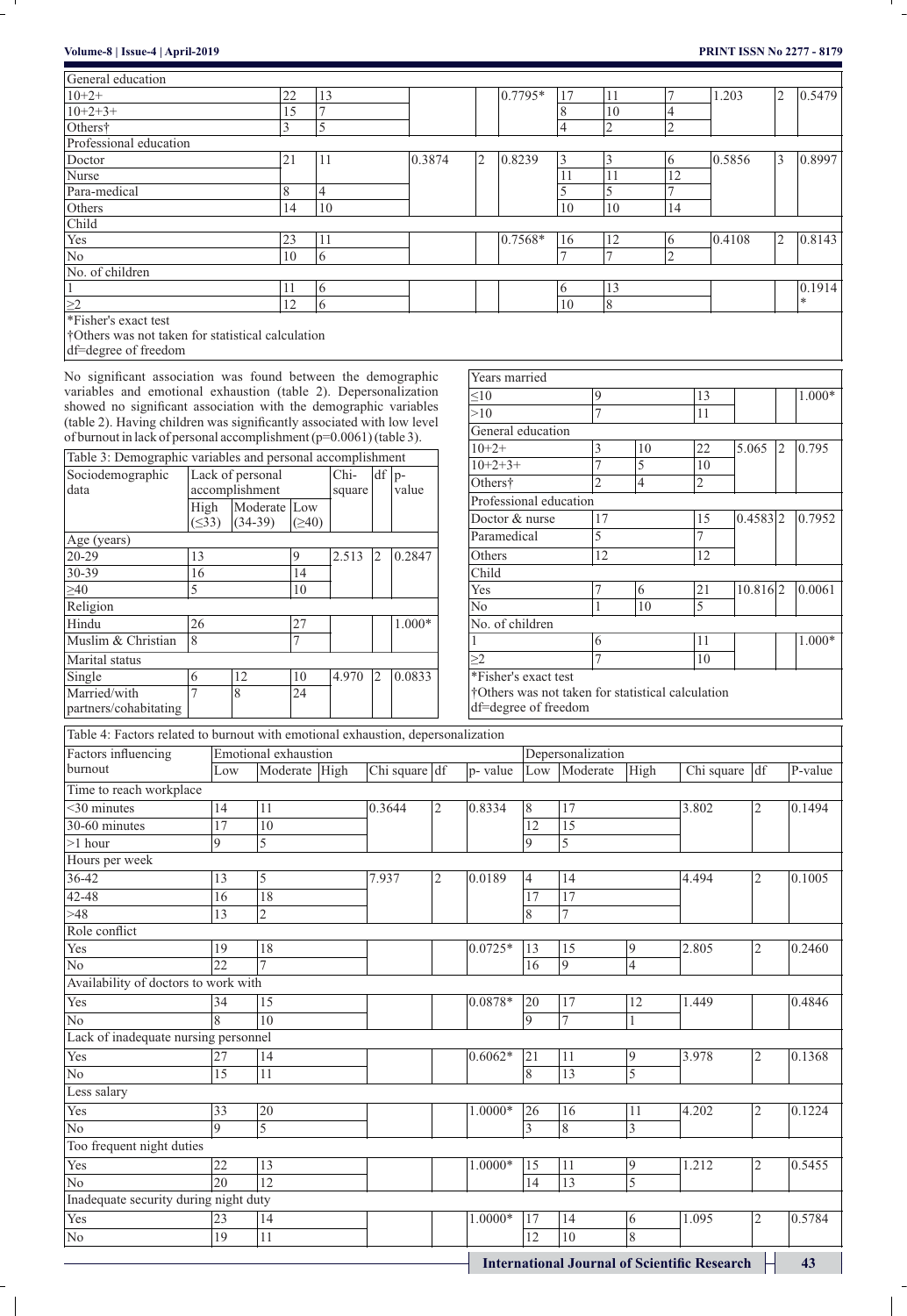| Job status                                        |    |    |        |           |    |    |        |  |             |
|---------------------------------------------------|----|----|--------|-----------|----|----|--------|--|-------------|
| Permanent                                         | 18 |    |        | $0.6164*$ | 14 |    |        |  | 0.5033      |
| Contractual                                       | 24 | 16 |        |           |    | 16 |        |  |             |
| Years in current job                              |    |    |        |           |    |    |        |  |             |
| $ 0-5$                                            |    | 10 | 0.2456 | 0.8844    |    | 12 | 26.335 |  | $ <$ 0.0001 |
| $5 - 10$                                          | 18 |    |        |           |    | 12 |        |  |             |
| >10                                               |    |    |        |           |    |    |        |  |             |
| *Fisher's exact test                              |    |    |        |           |    |    |        |  |             |
| †Others was not taken for statistical calculation |    |    |        |           |    |    |        |  |             |

| Volume-8   Issue-4   April-2019                                                                                                                                                                                                                                                                                                                                                                                 |                          |                                                                                                                                                               |                 |                       |        |        |   |                                                                                                                                                 |                 |                                       |                                                                                                                                                                                                                                                                                                                                                                                                                                      |                                                                                                                                              |                                                                                                                                            | <b>PRINT ISSN No 2277 - 8179</b>                           |  |  |  |  |  |  |  |  |                                                              |  |
|-----------------------------------------------------------------------------------------------------------------------------------------------------------------------------------------------------------------------------------------------------------------------------------------------------------------------------------------------------------------------------------------------------------------|--------------------------|---------------------------------------------------------------------------------------------------------------------------------------------------------------|-----------------|-----------------------|--------|--------|---|-------------------------------------------------------------------------------------------------------------------------------------------------|-----------------|---------------------------------------|--------------------------------------------------------------------------------------------------------------------------------------------------------------------------------------------------------------------------------------------------------------------------------------------------------------------------------------------------------------------------------------------------------------------------------------|----------------------------------------------------------------------------------------------------------------------------------------------|--------------------------------------------------------------------------------------------------------------------------------------------|------------------------------------------------------------|--|--|--|--|--|--|--|--|--------------------------------------------------------------|--|
| Job status                                                                                                                                                                                                                                                                                                                                                                                                      |                          |                                                                                                                                                               |                 |                       |        |        |   |                                                                                                                                                 |                 |                                       |                                                                                                                                                                                                                                                                                                                                                                                                                                      |                                                                                                                                              |                                                                                                                                            |                                                            |  |  |  |  |  |  |  |  |                                                              |  |
| Permanent                                                                                                                                                                                                                                                                                                                                                                                                       |                          | 18                                                                                                                                                            | 9               |                       |        |        |   | $0.6164*$                                                                                                                                       | 14              | 8                                     | 5                                                                                                                                                                                                                                                                                                                                                                                                                                    |                                                                                                                                              | 2                                                                                                                                          | 0.5033                                                     |  |  |  |  |  |  |  |  |                                                              |  |
| Contractual                                                                                                                                                                                                                                                                                                                                                                                                     |                          | $\overline{24}$                                                                                                                                               | 16              |                       |        |        |   |                                                                                                                                                 | $\overline{15}$ | 16                                    | 9                                                                                                                                                                                                                                                                                                                                                                                                                                    |                                                                                                                                              |                                                                                                                                            |                                                            |  |  |  |  |  |  |  |  |                                                              |  |
| Years in current job                                                                                                                                                                                                                                                                                                                                                                                            |                          |                                                                                                                                                               |                 |                       |        |        |   |                                                                                                                                                 |                 |                                       |                                                                                                                                                                                                                                                                                                                                                                                                                                      |                                                                                                                                              |                                                                                                                                            |                                                            |  |  |  |  |  |  |  |  |                                                              |  |
| $0 - 5$                                                                                                                                                                                                                                                                                                                                                                                                         |                          | 19                                                                                                                                                            | 10              |                       | 0.2456 |        | 2 | 0.8844                                                                                                                                          | 12              | 12                                    | 5                                                                                                                                                                                                                                                                                                                                                                                                                                    | 26.335                                                                                                                                       | 4                                                                                                                                          | < 0.0001                                                   |  |  |  |  |  |  |  |  |                                                              |  |
| $5 - 10$                                                                                                                                                                                                                                                                                                                                                                                                        |                          | 18                                                                                                                                                            | $\overline{12}$ |                       |        |        |   |                                                                                                                                                 | 12              | 12                                    | $\overline{6}$                                                                                                                                                                                                                                                                                                                                                                                                                       |                                                                                                                                              |                                                                                                                                            |                                                            |  |  |  |  |  |  |  |  |                                                              |  |
| >10                                                                                                                                                                                                                                                                                                                                                                                                             |                          | 6                                                                                                                                                             | 3               |                       |        |        |   |                                                                                                                                                 | 5               | 1                                     | 19                                                                                                                                                                                                                                                                                                                                                                                                                                   |                                                                                                                                              |                                                                                                                                            |                                                            |  |  |  |  |  |  |  |  |                                                              |  |
| *Fisher's exact test                                                                                                                                                                                                                                                                                                                                                                                            |                          |                                                                                                                                                               |                 |                       |        |        |   |                                                                                                                                                 |                 |                                       |                                                                                                                                                                                                                                                                                                                                                                                                                                      |                                                                                                                                              |                                                                                                                                            |                                                            |  |  |  |  |  |  |  |  |                                                              |  |
| †Others was not taken for statistical calculation<br>df=degree of freedom                                                                                                                                                                                                                                                                                                                                       |                          |                                                                                                                                                               |                 |                       |        |        |   |                                                                                                                                                 |                 |                                       |                                                                                                                                                                                                                                                                                                                                                                                                                                      |                                                                                                                                              |                                                                                                                                            |                                                            |  |  |  |  |  |  |  |  |                                                              |  |
| A significant association was found between working hours and<br>emotional exhaustion ( $p=0.018$ ). There was a significant association<br>between years in current job and depersonalization $(p<0.0001)$ (table<br>4). Lack of personal accomplishment did not show significant<br>association with factors related to burnout (table 5).<br>Table 5: Factors related to burnout and personal accomplishment |                          |                                                                                                                                                               |                 |                       |        |        |   |                                                                                                                                                 |                 |                                       | Goldberg et al. (1996) in their landmark study of burnout correlation in<br>emergency physicians over four years found mean values of 25.31,<br>20.7, and 24.72 for emotional exhaustion, depersonalization, and<br>reduced personal accomplishment respectively. They concluded an<br>attrition rate of 25% in those employees over a period of ten years.<br>Their perception of burnout in the ED physicians was alarmingly high. |                                                                                                                                              |                                                                                                                                            |                                                            |  |  |  |  |  |  |  |  |                                                              |  |
| Factors influencing Lack of personal                                                                                                                                                                                                                                                                                                                                                                            |                          |                                                                                                                                                               |                 | Chi-                  | df     | p-     |   |                                                                                                                                                 |                 |                                       |                                                                                                                                                                                                                                                                                                                                                                                                                                      | Schooley et al. (2016) while comparing burnout amongst different                                                                             |                                                                                                                                            |                                                            |  |  |  |  |  |  |  |  |                                                              |  |
| burnout                                                                                                                                                                                                                                                                                                                                                                                                         |                          | accomplishment                                                                                                                                                |                 | square                |        | value  |   |                                                                                                                                                 |                 |                                       |                                                                                                                                                                                                                                                                                                                                                                                                                                      | professionals working under ED found an overall startling figure of                                                                          |                                                                                                                                            |                                                            |  |  |  |  |  |  |  |  |                                                              |  |
|                                                                                                                                                                                                                                                                                                                                                                                                                 | High<br>$( \leq 33)$     | Moderate<br>$(34-39)$                                                                                                                                         | Low<br>(240)    |                       |        |        |   | 75.6% high emotional exhaustion, 84.4% high depersonalization, and<br>56.8% respondents had low personal accomplishment. Researchers            |                 |                                       |                                                                                                                                                                                                                                                                                                                                                                                                                                      |                                                                                                                                              |                                                                                                                                            |                                                            |  |  |  |  |  |  |  |  |                                                              |  |
| Time to reach workplace                                                                                                                                                                                                                                                                                                                                                                                         |                          |                                                                                                                                                               |                 |                       |        |        |   | (Goldberg et al. 1996, Schooley et al. 2016) show that ED worldwide<br>are surely on the brink of collapse of their human resources if remedial |                 |                                       |                                                                                                                                                                                                                                                                                                                                                                                                                                      |                                                                                                                                              |                                                                                                                                            |                                                            |  |  |  |  |  |  |  |  |                                                              |  |
| $<$ 30 minutes                                                                                                                                                                                                                                                                                                                                                                                                  | 16                       | 9                                                                                                                                                             |                 | 3.775                 |        | 0.1515 |   |                                                                                                                                                 |                 |                                       |                                                                                                                                                                                                                                                                                                                                                                                                                                      |                                                                                                                                              |                                                                                                                                            |                                                            |  |  |  |  |  |  |  |  |                                                              |  |
| 30-60 minutes                                                                                                                                                                                                                                                                                                                                                                                                   | 10                       | 17                                                                                                                                                            |                 |                       |        |        |   | measures are not undertaken to mitigate and address the problems<br>highlighted by these studies.                                               |                 |                                       |                                                                                                                                                                                                                                                                                                                                                                                                                                      |                                                                                                                                              |                                                                                                                                            |                                                            |  |  |  |  |  |  |  |  |                                                              |  |
| $>1$ hour                                                                                                                                                                                                                                                                                                                                                                                                       |                          |                                                                                                                                                               |                 |                       |        |        |   |                                                                                                                                                 |                 |                                       |                                                                                                                                                                                                                                                                                                                                                                                                                                      |                                                                                                                                              |                                                                                                                                            |                                                            |  |  |  |  |  |  |  |  |                                                              |  |
| Hours per week<br>36-42                                                                                                                                                                                                                                                                                                                                                                                         | 11                       | In our study, although the emotional exhaustion level was<br>7<br>0.5575<br>1.169<br>12<br>characteristically low, the respondents scored an overall moderate |                 |                       |        |        |   |                                                                                                                                                 |                 |                                       |                                                                                                                                                                                                                                                                                                                                                                                                                                      |                                                                                                                                              |                                                                                                                                            |                                                            |  |  |  |  |  |  |  |  |                                                              |  |
| 42-48                                                                                                                                                                                                                                                                                                                                                                                                           | 20                       | 20                                                                                                                                                            |                 |                       |        |        |   |                                                                                                                                                 |                 |                                       |                                                                                                                                                                                                                                                                                                                                                                                                                                      |                                                                                                                                              | level of depersonalization as well as moderate to low personal                                                                             |                                                            |  |  |  |  |  |  |  |  |                                                              |  |
| >48                                                                                                                                                                                                                                                                                                                                                                                                             | 12                       | 7                                                                                                                                                             |                 |                       |        |        |   |                                                                                                                                                 |                 |                                       |                                                                                                                                                                                                                                                                                                                                                                                                                                      |                                                                                                                                              |                                                                                                                                            |                                                            |  |  |  |  |  |  |  |  | accomplishment. The cynical and indifference attitude may be |  |
| Role conflict                                                                                                                                                                                                                                                                                                                                                                                                   |                          |                                                                                                                                                               |                 |                       |        |        |   | reflected by the constant interaction with a high volume of patients as                                                                         |                 |                                       |                                                                                                                                                                                                                                                                                                                                                                                                                                      |                                                                                                                                              |                                                                                                                                            |                                                            |  |  |  |  |  |  |  |  |                                                              |  |
| Yes                                                                                                                                                                                                                                                                                                                                                                                                             | 9                        | 11                                                                                                                                                            | 17              | 1.201                 | 2      | 0.5484 |   |                                                                                                                                                 |                 |                                       |                                                                                                                                                                                                                                                                                                                                                                                                                                      | well as dealing with life-threatening conditions most of the time. ED                                                                        |                                                                                                                                            |                                                            |  |  |  |  |  |  |  |  |                                                              |  |
| No                                                                                                                                                                                                                                                                                                                                                                                                              | $\overline{\mathcal{L}}$ | $\mathbf Q$                                                                                                                                                   | 16              |                       |        |        |   |                                                                                                                                                 |                 |                                       |                                                                                                                                                                                                                                                                                                                                                                                                                                      |                                                                                                                                              |                                                                                                                                            | also suffer from considerable negligence from the hospital |  |  |  |  |  |  |  |  |                                                              |  |
| Availability of doctors to work with                                                                                                                                                                                                                                                                                                                                                                            |                          |                                                                                                                                                               |                 |                       |        |        |   | administrators with respect to infrastructure and work environment<br>setup. With increasing awareness of the public and their growing          |                 |                                       |                                                                                                                                                                                                                                                                                                                                                                                                                                      |                                                                                                                                              |                                                                                                                                            |                                                            |  |  |  |  |  |  |  |  |                                                              |  |
| Yes                                                                                                                                                                                                                                                                                                                                                                                                             | 10                       | 14                                                                                                                                                            | 25<br>9         | $0.1977$ <sub>2</sub> |        | 0.9059 |   |                                                                                                                                                 |                 |                                       |                                                                                                                                                                                                                                                                                                                                                                                                                                      |                                                                                                                                              |                                                                                                                                            |                                                            |  |  |  |  |  |  |  |  |                                                              |  |
| No<br>Lack of inadequate nursing personnel                                                                                                                                                                                                                                                                                                                                                                      | 3                        | 6                                                                                                                                                             |                 |                       |        |        |   | demands for emergency healthcare, the staff in ED chronically<br>becomes demotivated towards work, leading to a sense of reduced                |                 |                                       |                                                                                                                                                                                                                                                                                                                                                                                                                                      |                                                                                                                                              |                                                                                                                                            |                                                            |  |  |  |  |  |  |  |  |                                                              |  |
| Yes                                                                                                                                                                                                                                                                                                                                                                                                             | 7                        | 14                                                                                                                                                            | 20              | 1.029                 | 2      | 0.5978 |   | personal accomplishment.                                                                                                                        |                 |                                       |                                                                                                                                                                                                                                                                                                                                                                                                                                      |                                                                                                                                              |                                                                                                                                            |                                                            |  |  |  |  |  |  |  |  |                                                              |  |
| No                                                                                                                                                                                                                                                                                                                                                                                                              | 6                        | 6                                                                                                                                                             | 14              |                       |        |        |   |                                                                                                                                                 |                 |                                       |                                                                                                                                                                                                                                                                                                                                                                                                                                      | Comparison between demographic variables and burnout was done                                                                                |                                                                                                                                            |                                                            |  |  |  |  |  |  |  |  |                                                              |  |
| Less salary                                                                                                                                                                                                                                                                                                                                                                                                     |                          |                                                                                                                                                               |                 |                       |        |        |   |                                                                                                                                                 |                 |                                       |                                                                                                                                                                                                                                                                                                                                                                                                                                      | using the chi-square test and Fisher's exact test. Employees having                                                                          |                                                                                                                                            |                                                            |  |  |  |  |  |  |  |  |                                                              |  |
| Yes                                                                                                                                                                                                                                                                                                                                                                                                             | 26                       | 27                                                                                                                                                            |                 |                       |        | 1.0000 |   |                                                                                                                                                 |                 |                                       |                                                                                                                                                                                                                                                                                                                                                                                                                                      | children had significantly high personal achievement than those who                                                                          |                                                                                                                                            |                                                            |  |  |  |  |  |  |  |  |                                                              |  |
| No                                                                                                                                                                                                                                                                                                                                                                                                              |                          | 7                                                                                                                                                             |                 |                       |        | $\ast$ |   |                                                                                                                                                 |                 |                                       |                                                                                                                                                                                                                                                                                                                                                                                                                                      | did not (chi-square 10.816, the degree of freedom [df] 2, p-value                                                                            |                                                                                                                                            |                                                            |  |  |  |  |  |  |  |  |                                                              |  |
| Too frequent night duties                                                                                                                                                                                                                                                                                                                                                                                       |                          |                                                                                                                                                               |                 |                       |        |        |   |                                                                                                                                                 |                 |                                       |                                                                                                                                                                                                                                                                                                                                                                                                                                      |                                                                                                                                              | 0.0061). Hence having offspring seems to be a protective factor in<br>preventing burnout in the present study. Children provide a sense of |                                                            |  |  |  |  |  |  |  |  |                                                              |  |
| Yes<br>No                                                                                                                                                                                                                                                                                                                                                                                                       | 8                        | 10<br>10                                                                                                                                                      | 17<br>17        | 0.5591 2              |        | 0.7561 |   |                                                                                                                                                 |                 |                                       |                                                                                                                                                                                                                                                                                                                                                                                                                                      | purpose and direction in one's life that may indirectly spill over to their                                                                  |                                                                                                                                            |                                                            |  |  |  |  |  |  |  |  |                                                              |  |
| Inadequate security during night duty                                                                                                                                                                                                                                                                                                                                                                           |                          |                                                                                                                                                               |                 |                       |        |        |   |                                                                                                                                                 |                 |                                       |                                                                                                                                                                                                                                                                                                                                                                                                                                      | professional career as well as making it more meaningful. Although                                                                           |                                                                                                                                            |                                                            |  |  |  |  |  |  |  |  |                                                              |  |
| Yes                                                                                                                                                                                                                                                                                                                                                                                                             | 4                        | 11                                                                                                                                                            | 22              | $4.381$ 2             |        | 0.1119 |   |                                                                                                                                                 |                 |                                       |                                                                                                                                                                                                                                                                                                                                                                                                                                      | not significant, being married/having partner/cohabiting led to lower                                                                        |                                                                                                                                            |                                                            |  |  |  |  |  |  |  |  |                                                              |  |
| No                                                                                                                                                                                                                                                                                                                                                                                                              | 9                        | 9                                                                                                                                                             | 12              |                       |        |        |   |                                                                                                                                                 |                 | burnout levels amongst the employees. |                                                                                                                                                                                                                                                                                                                                                                                                                                      |                                                                                                                                              |                                                                                                                                            |                                                            |  |  |  |  |  |  |  |  |                                                              |  |
| Job status                                                                                                                                                                                                                                                                                                                                                                                                      |                          |                                                                                                                                                               |                 |                       |        |        |   |                                                                                                                                                 |                 |                                       |                                                                                                                                                                                                                                                                                                                                                                                                                                      |                                                                                                                                              |                                                                                                                                            |                                                            |  |  |  |  |  |  |  |  |                                                              |  |
| Permanent                                                                                                                                                                                                                                                                                                                                                                                                       | 4                        | 5                                                                                                                                                             | 18              | 4.695                 | 2      | 0.0956 |   |                                                                                                                                                 |                 |                                       |                                                                                                                                                                                                                                                                                                                                                                                                                                      | Apart from it, other demographic variables failed to show any<br>significant association with the primary components of burnout. In          |                                                                                                                                            |                                                            |  |  |  |  |  |  |  |  |                                                              |  |
| Contractual                                                                                                                                                                                                                                                                                                                                                                                                     | 9                        | 15                                                                                                                                                            | 16              |                       |        |        |   |                                                                                                                                                 |                 |                                       |                                                                                                                                                                                                                                                                                                                                                                                                                                      | general, the present outcomes are consistent with previous studies                                                                           |                                                                                                                                            |                                                            |  |  |  |  |  |  |  |  |                                                              |  |
| Years in current job<br>$0 - 5$                                                                                                                                                                                                                                                                                                                                                                                 |                          | 10                                                                                                                                                            | 12              | 1.503                 | 2      | 0.4716 |   |                                                                                                                                                 |                 |                                       |                                                                                                                                                                                                                                                                                                                                                                                                                                      | (Goldberg et al. 1996, Burbeck et al. 2002), which have reported no                                                                          |                                                                                                                                            |                                                            |  |  |  |  |  |  |  |  |                                                              |  |
| $\overline{\geq 5}$                                                                                                                                                                                                                                                                                                                                                                                             | $\overline{7}$           | 10                                                                                                                                                            | 22              |                       |        |        |   |                                                                                                                                                 |                 |                                       |                                                                                                                                                                                                                                                                                                                                                                                                                                      | association between gender, age, and marital status with the extent of                                                                       |                                                                                                                                            |                                                            |  |  |  |  |  |  |  |  |                                                              |  |
| *Fisher's exact test                                                                                                                                                                                                                                                                                                                                                                                            |                          |                                                                                                                                                               |                 |                       |        |        |   |                                                                                                                                                 |                 |                                       |                                                                                                                                                                                                                                                                                                                                                                                                                                      | burnout. There was no significant difference in the level of burnout<br>amongst the doctors-nurses compared to paramedical workers and       |                                                                                                                                            |                                                            |  |  |  |  |  |  |  |  |                                                              |  |
| df=degree of freedom                                                                                                                                                                                                                                                                                                                                                                                            |                          |                                                                                                                                                               |                 |                       |        |        |   |                                                                                                                                                 |                 |                                       |                                                                                                                                                                                                                                                                                                                                                                                                                                      | other employees. However, this is in contrast to other studies where the                                                                     |                                                                                                                                            |                                                            |  |  |  |  |  |  |  |  |                                                              |  |
| <b>DISCUSSION</b>                                                                                                                                                                                                                                                                                                                                                                                               |                          |                                                                                                                                                               |                 |                       |        |        |   |                                                                                                                                                 |                 |                                       |                                                                                                                                                                                                                                                                                                                                                                                                                                      | authors' report of highest emotional exhaustion in the nurses as                                                                             |                                                                                                                                            |                                                            |  |  |  |  |  |  |  |  |                                                              |  |
| Occupation-related burnout is realized as a serious problem affecting                                                                                                                                                                                                                                                                                                                                           |                          |                                                                                                                                                               |                 |                       |        |        |   |                                                                                                                                                 |                 |                                       |                                                                                                                                                                                                                                                                                                                                                                                                                                      | compared to paramedics and higher personal achievement amongst                                                                               |                                                                                                                                            |                                                            |  |  |  |  |  |  |  |  |                                                              |  |
| several groups of people associated with the healthcare industry where                                                                                                                                                                                                                                                                                                                                          |                          |                                                                                                                                                               |                 |                       |        |        |   |                                                                                                                                                 |                 |                                       |                                                                                                                                                                                                                                                                                                                                                                                                                                      | doctors compared to nurses-paramedics (Schooley et al. 2016).                                                                                |                                                                                                                                            |                                                            |  |  |  |  |  |  |  |  |                                                              |  |
| they suffer from the negative potential for self, their job, and life itself<br>(Sørgaard et al. 2007). Keeping this in mind, it is important to clearly<br>identify organizational stressors that are related to job burnout in order                                                                                                                                                                          |                          |                                                                                                                                                               |                 |                       |        |        |   |                                                                                                                                                 |                 |                                       |                                                                                                                                                                                                                                                                                                                                                                                                                                      | Duty hours per week and emotional exhaustion had one significant                                                                             |                                                                                                                                            |                                                            |  |  |  |  |  |  |  |  |                                                              |  |
| to endorse and facilitate strategies directed at its prevention and                                                                                                                                                                                                                                                                                                                                             |                          |                                                                                                                                                               |                 |                       |        |        |   |                                                                                                                                                 |                 |                                       |                                                                                                                                                                                                                                                                                                                                                                                                                                      | association in our study, in that the employees working for 42 to 48<br>hours had higher levels of emotional exhaustion as compared to those |                                                                                                                                            |                                                            |  |  |  |  |  |  |  |  |                                                              |  |
| reduction (Portoghese et al. 2014). In the year 2011, a nationwide study                                                                                                                                                                                                                                                                                                                                        |                          |                                                                                                                                                               |                 |                       |        |        |   |                                                                                                                                                 |                 |                                       |                                                                                                                                                                                                                                                                                                                                                                                                                                      | between 36 to 42 hours and more than 48 hours, respectively (chi-                                                                            |                                                                                                                                            |                                                            |  |  |  |  |  |  |  |  |                                                              |  |
| conducted in the United States that included 7288 physicians across                                                                                                                                                                                                                                                                                                                                             |                          |                                                                                                                                                               |                 |                       |        |        |   |                                                                                                                                                 |                 |                                       |                                                                                                                                                                                                                                                                                                                                                                                                                                      | square 7.937, df 2, $p=0.018$ ). Now, this finding is something                                                                              |                                                                                                                                            |                                                            |  |  |  |  |  |  |  |  |                                                              |  |
| various disciplines found emergency physicians suffered the highest<br>rates of burnout as compared to other specialties (Shanafelt et al.                                                                                                                                                                                                                                                                      |                          |                                                                                                                                                               |                 |                       |        |        |   |                                                                                                                                                 |                 |                                       |                                                                                                                                                                                                                                                                                                                                                                                                                                      | interesting. Why workers that labor more than 48 hours did better than                                                                       |                                                                                                                                            |                                                            |  |  |  |  |  |  |  |  |                                                              |  |
| 2012). In 1992, 763 emergency medical personnel were interviewed                                                                                                                                                                                                                                                                                                                                                |                          |                                                                                                                                                               |                 |                       |        |        |   |                                                                                                                                                 |                 |                                       |                                                                                                                                                                                                                                                                                                                                                                                                                                      | 42-48 hours' workers? Why those who worked for more than 48 hours                                                                            |                                                                                                                                            |                                                            |  |  |  |  |  |  |  |  |                                                              |  |
| and an annual prevalence of burnout was found to be 12% (Gallery et                                                                                                                                                                                                                                                                                                                                             |                          |                                                                                                                                                               |                 |                       |        |        |   |                                                                                                                                                 |                 |                                       |                                                                                                                                                                                                                                                                                                                                                                                                                                      | per week did not have the highest level of burnout? Is this group of<br>participants who showed a low level of burnout in emotional          |                                                                                                                                            |                                                            |  |  |  |  |  |  |  |  |                                                              |  |
| al. 1992). Lloyd et al. (1994) in a study of Canadian emergency                                                                                                                                                                                                                                                                                                                                                 |                          |                                                                                                                                                               |                 |                       |        |        |   |                                                                                                                                                 |                 |                                       |                                                                                                                                                                                                                                                                                                                                                                                                                                      | exhaustion even after working for more than 48 hours per week                                                                                |                                                                                                                                            |                                                            |  |  |  |  |  |  |  |  |                                                              |  |
| physicians found 46% and 93% of moderate to high level of emotional<br>exhaustion and depersonalization respectively, and 79% of lack of                                                                                                                                                                                                                                                                        |                          |                                                                                                                                                               |                 |                       |        |        |   |                                                                                                                                                 |                 |                                       |                                                                                                                                                                                                                                                                                                                                                                                                                                      | constitute what we popularly call "workaholics"! Having said so, we                                                                          |                                                                                                                                            |                                                            |  |  |  |  |  |  |  |  |                                                              |  |
| personal accomplishment. Kalemoglu and Keskin (2006) found 44.7%                                                                                                                                                                                                                                                                                                                                                |                          |                                                                                                                                                               |                 |                       |        |        |   |                                                                                                                                                 |                 |                                       |                                                                                                                                                                                                                                                                                                                                                                                                                                      | need to interpret this finding with caution as the sample was not equally                                                                    |                                                                                                                                            |                                                            |  |  |  |  |  |  |  |  |                                                              |  |
| high level of emotional exhaustion, 33.2% depersonalization, and 28%                                                                                                                                                                                                                                                                                                                                            |                          |                                                                                                                                                               |                 |                       |        |        |   |                                                                                                                                                 |                 |                                       |                                                                                                                                                                                                                                                                                                                                                                                                                                      | divided into the three groups. The majority (34 participants) worked                                                                         |                                                                                                                                            |                                                            |  |  |  |  |  |  |  |  |                                                              |  |
| reduced personal accomplishment in their study of burnout in                                                                                                                                                                                                                                                                                                                                                    |                          |                                                                                                                                                               |                 |                       |        |        |   | for 42-48 hours. Eighteen and 15 participants worked for 36-42 hours                                                                            |                 |                                       |                                                                                                                                                                                                                                                                                                                                                                                                                                      |                                                                                                                                              |                                                                                                                                            |                                                            |  |  |  |  |  |  |  |  |                                                              |  |

# **DISCUSSION**

Occupation-related burnout is realized as a serious problem affecting several groups of people associated with the healthcare industry where they suffer from the negative potential for self, their job, and life itself (Sørgaard et al. 2007). Keeping this in mind, it is important to clearly identify organizational stressors that are related to job burnout in order to endorse and facilitate strategies directed at its prevention and reduction (Portoghese et al. 2014). In the year 2011, a nationwide study conducted in the United States that included 7288 physicians across various disciplines found emergency physicians suffered the highest rates of burnout as compared to other specialties (Shanafelt et al. 2012). In 1992, 763 emergency medical personnel were interviewed and an annual prevalence of burnout was found to be 12% (Gallery et al. 1992). Lloyd et al. (1994) in a study of Canadian emergency physicians found 46% and 93% of moderate to high level of emotional exhaustion and depersonalization respectively, and 79% of lack of personal accomplishment. Kalemoglu and Keskin (2006) found 44.7% high level of emotional exhaustion, 33.2% depersonalization, and 28% reduced personal accomplishment in their study of burnout in emergency services.

Duty hours per week and emotional exhaustion had one significant association in our study, in that the employees working for 42 to 48 hours had higher levels of emotional exhaustion as compared to those between 36 to 42 hours and more than 48 hours, respectively (chisquare 7.937, df 2,  $p=0.018$ ). Now, this finding is something interesting. Why workers that labor more than 48 hours did better than 42-48 hours' workers? Why those who worked for more than 48 hours per week did not have the highest level of burnout? Is this group of participants who showed a low level of burnout in emotional exhaustion even after working for more than 48 hours per week constitute what we popularly call "workaholics"! Having said so, we need to interpret this finding with caution as the sample was not equally divided into the three groups. The majority (34 participants) worked for 42-48 hours. Eighteen and 15 participants worked for 36-42 hours and more than 48 hours respectively.